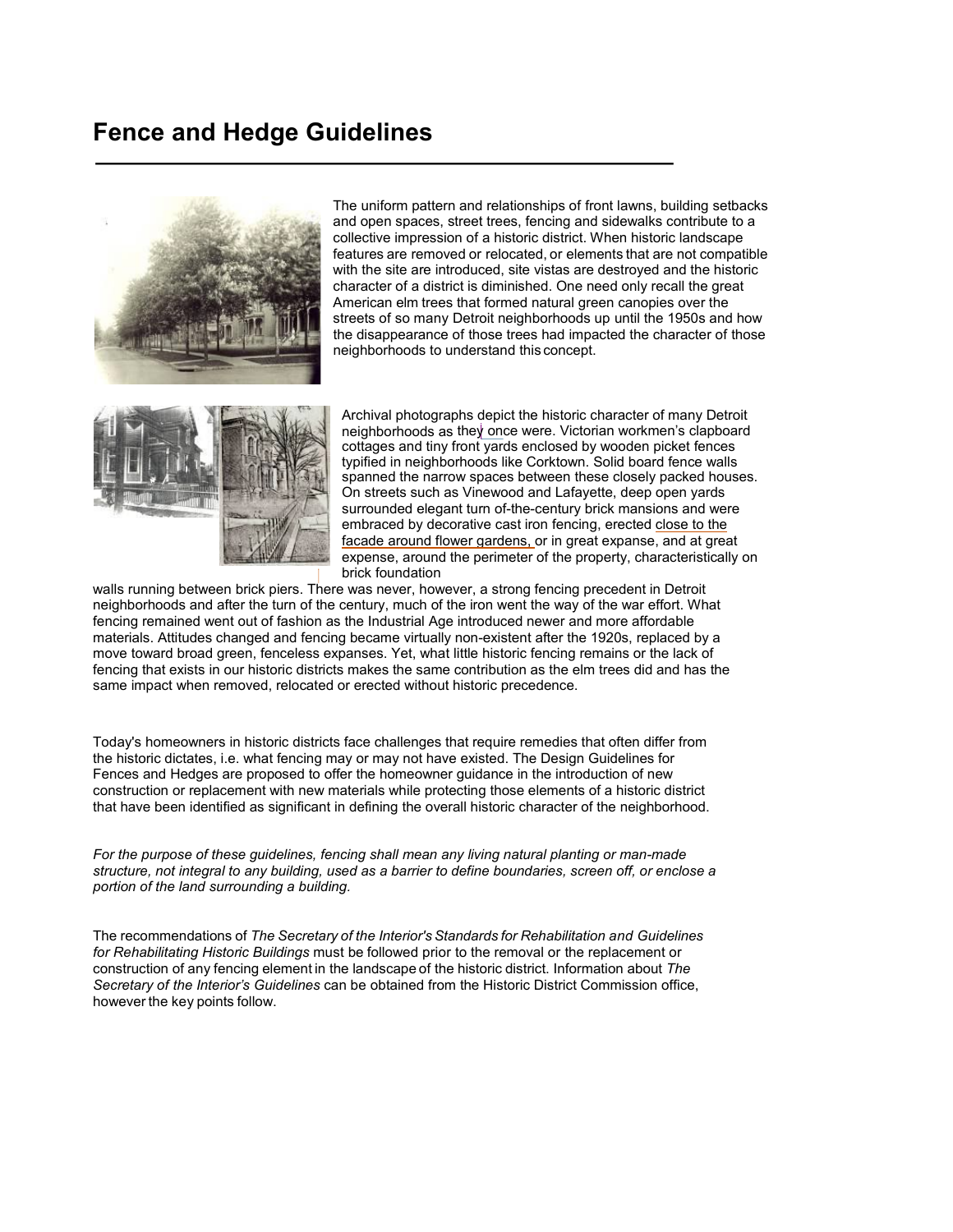

.

# **Where Historic Fencing Exists**

- Do not remove historic fencing, walls, or other fence elements.
- Retain historic fencing materials including metal, brick, stone and wood and the masonry of walls. Maintain and preserve all historic features, including rails, posts and newels, finials, railings, columns and piers, coping and walls. Care for and appropriately maintaining historic hedging and living fencing. Each of these elements conveys architectural and historical character through texture, ornamentation and design



- Repair is preferred over replacement. Repair deteriorated sections of historic fencing and walls with materials of a matching design, texture, and color whenever possible. Replant areas of historic hedging with a matchingspecies.
- Replace only portions of fencing exhibiting significant deterioration, leaving all sound portions intact. Substitute materials, such as aluminum for wrought iron, should be visually and physically compatible with the remaining historic fencing or wall material and should be installed only when in-kind replacement is unaffordable.
- Use materials that match existing sections of historic fencing or walls in material, detail, color, texture and height when carrying out limited replacement or repair projects. If an exact color or texture match cannot be made, a simplified design is appropriate.



- For masonry walls, do not replace sections of historic brick with brick that is substantially stronger. Repoint with an appropriate mortar mixture that is no harder than the original historic mixture. Repoint only those joints that are no longer sound; largescale removal of mortar joints often result in damage to historic masonry. Match historic joints in color, texture, joint size and tooling whenrepointing.
- Use historic, pictorial or physical evidence to reconstruct severely deteriorated or missing fencing, walls, or fencingelements.
- Fencing, walks or other landscape features that use new or salvaged material to create a conjectural or falsely historical appearance are inappropriate and should not be undertaken.
- The removal of existing historical fencing should only be undertaken as a last resort. Natural or architectural fence elements that are slated for reconstruction or replacement should be photographically documented prior to removal of any historic fabric.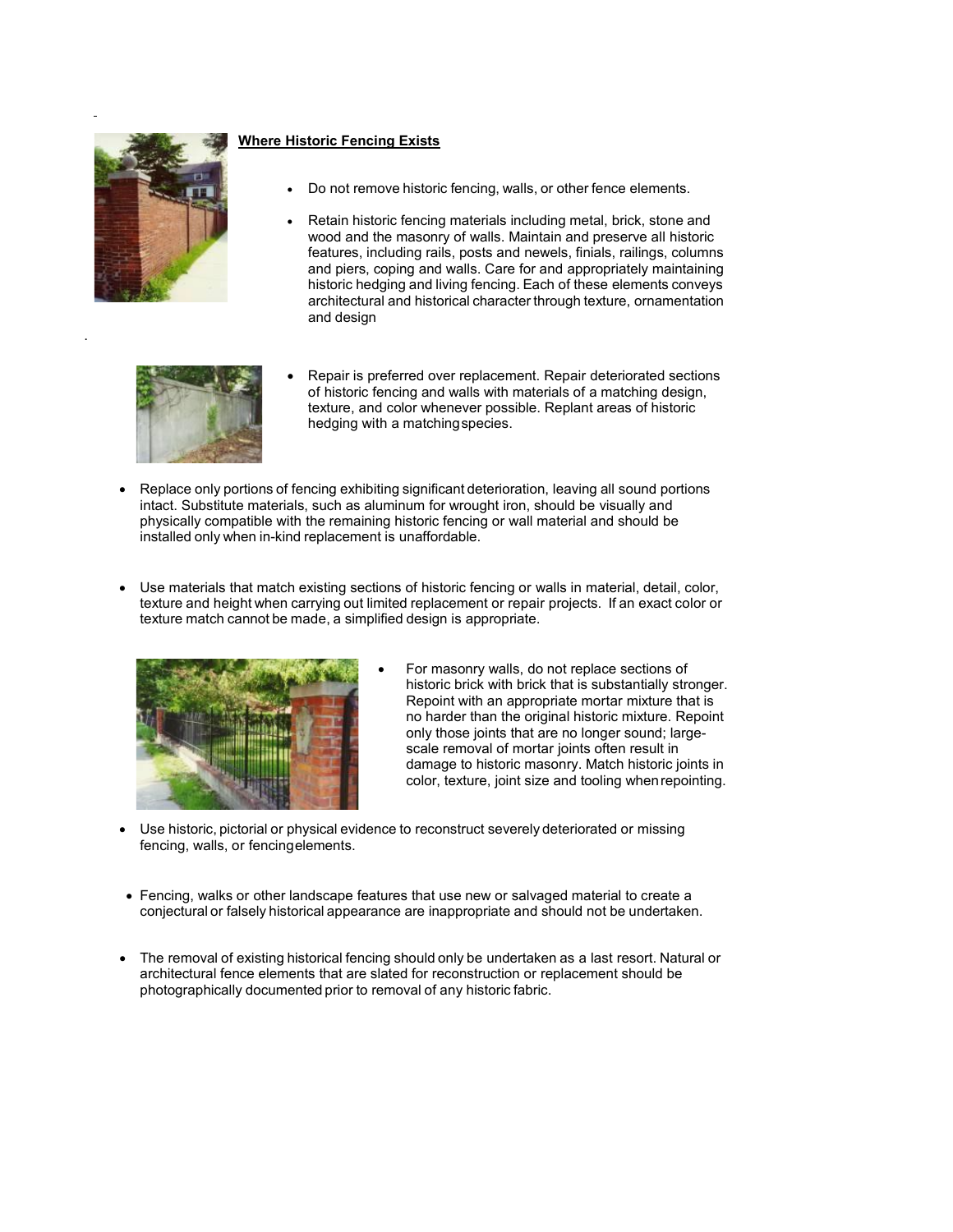## **Historic Hedges or "Living Fences"**

Hedges shall abide by the same rules governing other fencing types in historic district for heights and locations. Furthermore, the selected hedging plants shall be capable of growing at least one foot per year for the first three years, and shall be cared for so as to maintain a dense screen year-round. The following list of plant types shall be taken as only a guide for selecting appropriate hedging.

| <b>SCIENTIFIC NAME</b>                | <b>COMMON NAME</b>      |
|---------------------------------------|-------------------------|
| Evergreen                             |                         |
| -Taxus (varieties & species)          | Yews*                   |
| -Thuja occidentalis                   | American Arborvital     |
| -Tsuga canadensis                     | Canada Hemlock          |
| <b>Deciduous</b>                      |                         |
| - Berberis thunbergu (vars. & sp.)    | Japanese Barberry*      |
| - Euonymus aleta compacta             | Dwarf winged euonymus   |
| - Euonymus radicans (semi- evergreen) | Winterscreeper          |
| - Ligustrum milrense                  | Amur Privet*            |
| - Ligustrum iboluim                   | <b>Lbolium Privet</b>   |
| - Ligustrum obtusifoluim              | RegalPrivet* Regelianum |
| Viburnum lantana                      | Wayfaring Tree          |

\*Species deemed most appropriate to historic districts.

## **New Fencing - Approval by the Historic Commission**

Permits for fence construction must be obtained from the Building and Safety Engineering Department and are subject to review by the Historic District Commission. The Elements of Design for the historic district of the application (available from the Historic District Commission Office) will be considered and each application will continue to be reviewed on a case by case basis.

The Historic District Commission may allow exceptions to the stated guidelines if the Commission views such exceptions to be beneficial to the overall appropriateness of a fence application proposal.

Consideration will be given to recommendations adopted by certain districts that are not in conflict with established guidelines and municipal code.

• Fencing must be properly installed according to City of Detroit codes and regulations.



- New construction of fences or walls should be designed to minimize impact to the historic fabric and should be compatible with the site in setback, size and scale to protect the historic integrity of the property and its environment.
- New fences or walls should be differentiated from the old and should be designed to compliment the style, design, color and material of the historic building(s) and itsfeatures.
- New fencing or walls should be removable without impairing the essential form and integrity of the historic property.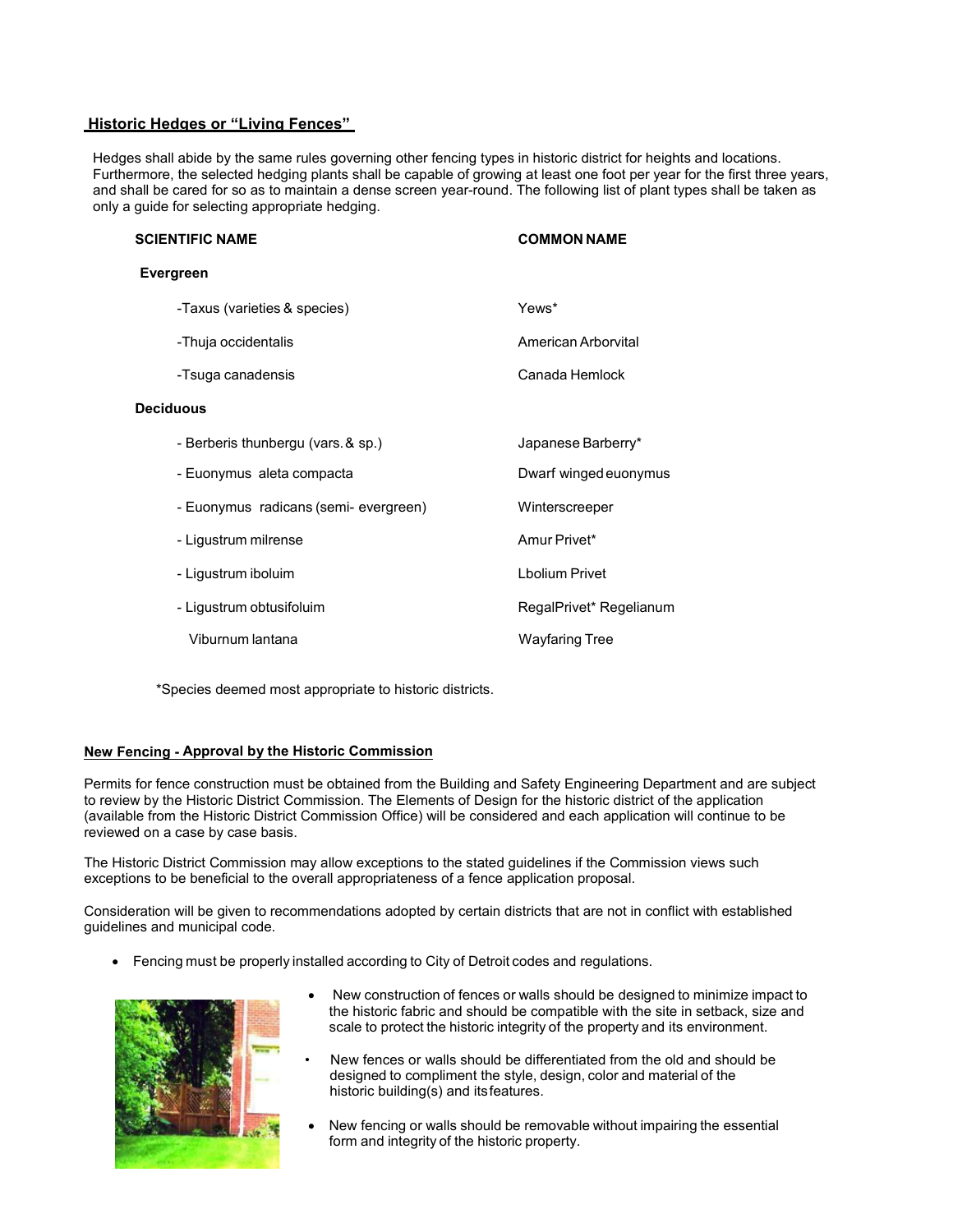- Fencing other than lot line fences (e.g. dog runs, etc ... ) shall be located in such a way as to be concealed from public view from streets and alleys.
- No slats or other material may be inserted or attached to chain link or other open fencing.

## **Any proposal for the installation of new or replacement fencing shall meet the following application considerations:**



## **Allowable Types:**

- Wood –flat board, picket post & rail, etc…. see page 7 for types. Stockade fencing is not allowed. Unpainted/ unfinished wood is not historically appropriate and must be painted or stained a color that complements the house
- Cyclone or chain-linkfencing
- Twisted wire with wood posts (wire mesh)
- Wrought iron, cast iron and aluminum replicating wrought iron
- Brick and stone –masonry foundations, piers and fence walls. The material of any masonry wall should be compatible with that of the building it abuts.
- Hedges size, location, and height must conform to fence size, location, and height. See section entitled "historic hedges or living fences" on page 3

\* A single lot shall contain no more than two types of fencing material.

## **Allowable Locations**:



Side yard and across side lots, at the front face of the house (set back line)

The side yard alone at the front face of the house, the back face or at a point between

Rear yard, from the back face of the house to the rear property line (can be considered with the side yard as well)

Rear property line or alley line

Front yard fencing is not allowed except on a corner lot and then only from the front face of the house on the side of the public right of way to the front walk.

Established property line patterns and street and alley widths must be retained.

Front yard and full perimeter fencing will be allowed only in districts where such fencing has been shown to be contextual in that district's Element of Design. Front yard fencing is allowed on corner lots along the walk adjacent to the side lot line from the front face of the house to the front corner (see below)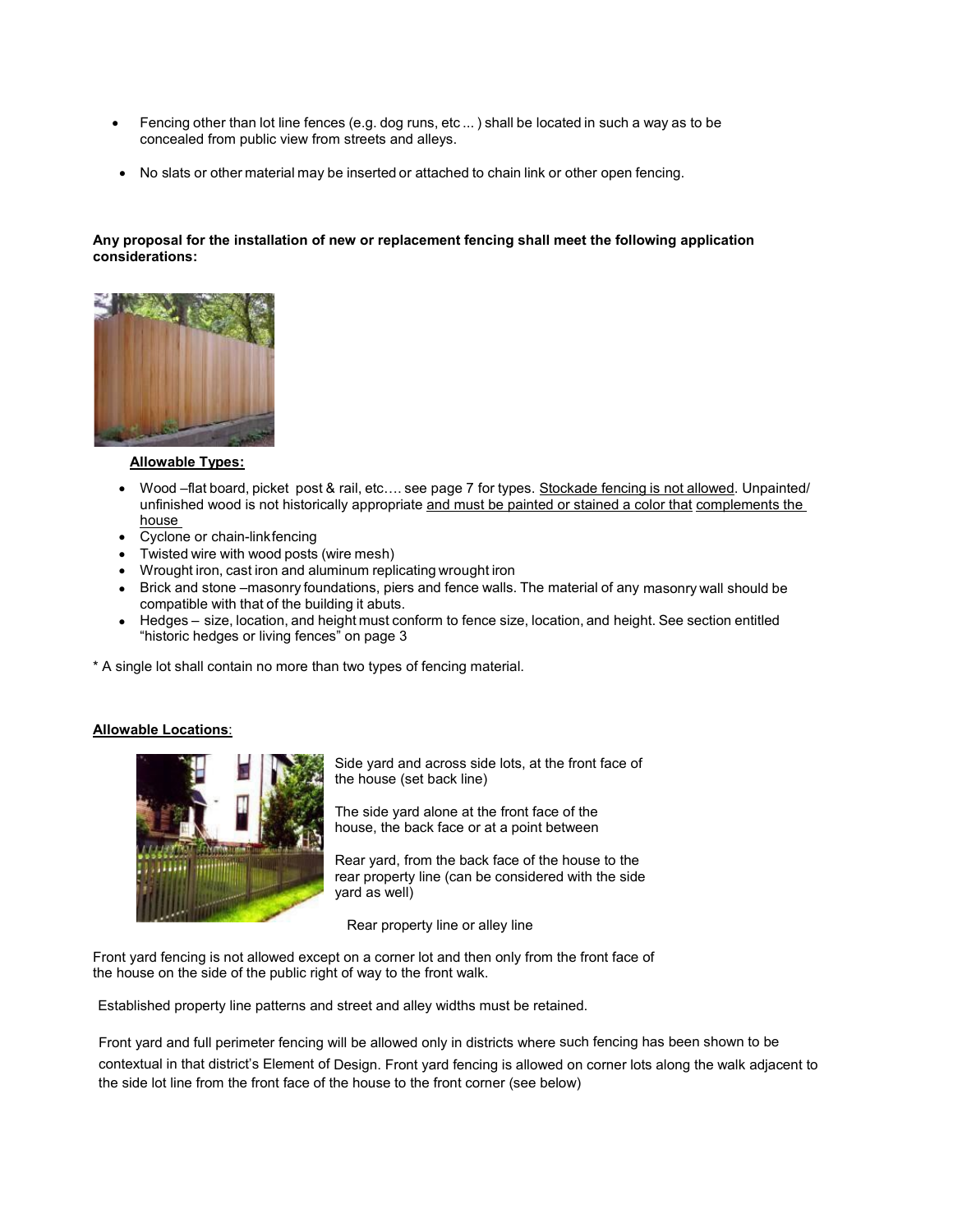#### **Allowable Heights**:

6' side lot lines, at the front face of the house

8' rear property line

3' front yard -- applies only to corner lots on the side of the public right of way, otherwise front yard fencing is not allowed

#### **Allowable Colors**:

The most common colors for historic fencing are: black, white, green, brown

Optionally, the color of the fence could be a color complimenting the colors of the house and comparable to the colors found in the Detroit Historic Districts Style and Color Guide systems A through F (as available from the Historic District Commission Staff).



#### **Variances**

The Detroit Historic District Commission may allow variance to the previously stated guidelines if the Commission views such variance as beneficial to the overall appropriateness of a fencing proposal.

The Historic District Commission reserves all rights to amend or update this guideline or to deny the use of certain fencing if they are deemed inappropriate in any specific location.

Any questions pertaining to this guideline can be directed to the Historic District Commission Staff.